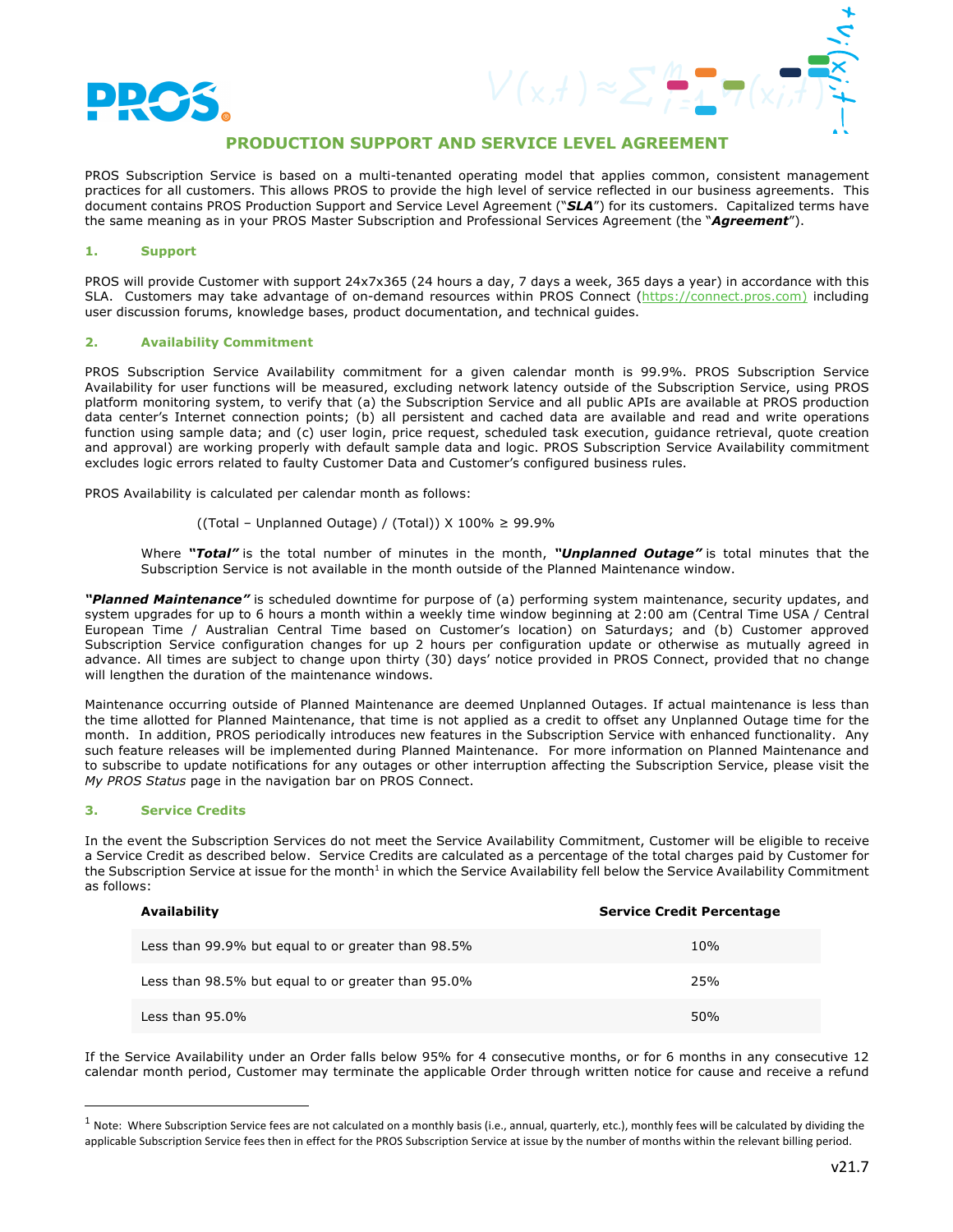

of any prepaid Subscription fees thereunder prorated to the remainder of the pre-paid term. This termination right will lapse if it is not exercised by Customer within 30 days form the time in which either of the foregoing conditions for termination were met. Termination shall become effective 1 month after PROS' receipt of such notice (or any later date set out by Customer in its notice).

## **4. Service Claim Request Procedure**

To receive a Service Credit, Customer must submit a claim by opening a support ticket in PROS Connect (https://connect.pros.com). To be eligible, the support ticket must be received by PROS by the end of the calendar month following the month in which the incident occurred and must include:

- 1. the words "SLA Credit Request";
- 2. the dates and times of each Unavailability incident that you are claiming;
- 3. the affected Subscription Service; and
- 4. logs that document the errors and corroborate your claimed outage (any confidential or sensitive information in these logs should be removed or replaced with asterisks).

If the Monthly Service Availability of such request is confirmed by us and is less than the Service Availability Commitment, then PROS will issue the Service Credit to Customer within one billing cycle following the month in which Customer's request is confirmed by PROS. PROS will apply Service Credits only against future payments for Subscription Services otherwise due from Customer (whether under the same or a different Subscription Service order), and provide a cash payment only if no future invoice is due. Customer's failure to provide the request and other information as required above will disqualify Customer from receiving a Service Credit. PROS will not provide Service Credits during any period in which Customer is in breach of its payment obligations under the Agreement in respect of an undisputed invoice. Service Credits are Customer's sole and exclusive remedy for PROS' failure to perform in accordance with this SLA.

## **5. Support Request Procedure**

Customer's Named Support Contacts may submit cases to PROS Connect at https://connect.pros.com or to PROS Customer Support by phone (Toll Free +1-833.504.8969 or +1-713.335.5333). Each case will be promptly assigned a unique case number, and case reporting is available on demand via PROS Connect.

PROS will respond to each case in accordance with the Response Time, and will work diligently toward resolution of the issue taking into consideration its severity and impact on the Customer's business operations. Actual resolution time will depend on the nature of the case and the resolution itself. A resolution may consist of a fix, workaround, delivery of information or other reasonable solution to the support request. PROS Support will work with Customer's Named Support Contact to respond to each case, taking steps to first diagnose the problem and then to find a solution. As PROS must be able to reproduce errors in order to resolve them, Customer agrees to work with PROS to reproduce issues, test workarounds, and involve technologyspecific administrators to help troubleshoot the issue. Once a case is marked resolved, the case will automatically close after 30 days unless Customer requests additional assistance. PROS may mark cases as resolved if Customer's Named Support Contact fails to respond after three inquiries from PROS Support.

#### **6. Severity Level Determination**

Customer shall reasonably self-diagnose each support issue and recommend to PROS an appropriate severity level designation. PROS shall validate Customer's severity level designation or notify Customer of a proposed change in the severity level designation to a higher or lower level with justification for the proposal. In the event of a conflict regarding the appropriate severity level designation, this should be promptly escalated through the open ticket for consultation between the parties' management. In the rare case a conflict requires a management discussion related to a Severity 1 or Severity 2 classification, both parties shall be available within two hours of the escalation.

#### **7. Production Severity Level Definitions**

| <b>Severity</b><br>Level        | <b>Definition</b>                                                                                                                                                                                                                                                                                         | <b>PROS</b><br><b>Response</b><br>(in hours) |
|---------------------------------|-----------------------------------------------------------------------------------------------------------------------------------------------------------------------------------------------------------------------------------------------------------------------------------------------------------|----------------------------------------------|
| <b>Severity 1</b><br>(Critical) | The production Subscription Service is unusable for all users resulting in total disruption<br>of work, critical business impact, or where a substantial portion of Customer's business-<br>critical data in the production system is at significant risk of loss or corruption. No<br>workaround exists. | .25                                          |
| <b>Severity 2</b><br>(High)     | A major functionality of the production Subscription Service prevents completing one<br>or more critical business processes with a significant impact. Operations can continue<br>but in a restricted fashion. A workaround exists but is not optimal.                                                    |                                              |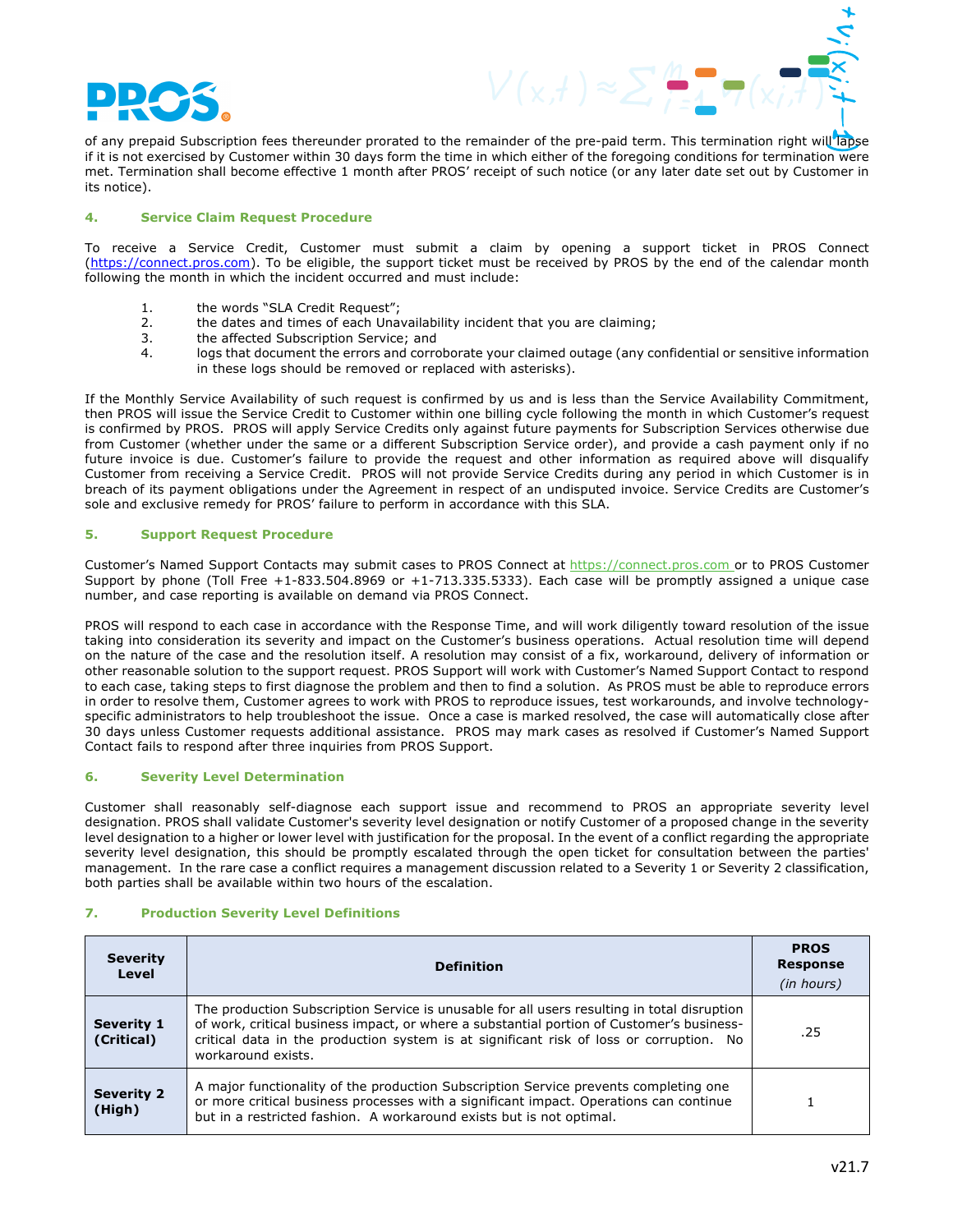

| <b>Severity 3</b><br>(Medium) | An issue with the Subscription Service that involves partial, non-critical loss of<br>functionality that impacts Customer's operations. A work around exists.<br>Some product components have impaired operations, but Users can continue<br>using the Subscription Service.<br>Initial installation's milestones are at minimal risk. | 24 |
|-------------------------------|----------------------------------------------------------------------------------------------------------------------------------------------------------------------------------------------------------------------------------------------------------------------------------------------------------------------------------------|----|
| <b>Severity 4</b><br>(Low)    | General usage questions and requests that do not impact the Subscription Service<br>functionality, such as Named Support Contact changes, SLA report and/or general<br>Subscription Service inquiries.                                                                                                                                 | 48 |

#### **8. Production Severity Level Response and Resolution Commitments**

PROS Response Commitment refers to the period of time from when Customer logs the production case by telephone or through PROS Connect until PROS responds to Customer and/or escalation within PROS, if appropriate. Because of the varying nature of issues, it is not possible to provide specific resolution commitments. However, regardless of the Severity Level, PROS will notify Customer of status changes following receipt of any case.

Timely issue resolution depends on accurate and timely information. When additional information is requested on your reported issue, please respond as quickly as possible to keep the investigative process moving.

| <b>Severity</b><br>Level | <b>Resolution</b>                                                                                                                                                                                            | <b>Escalation and Priority</b>                                                                                                                                                                                                                                                      | <b>Customer Commitment</b>                                                                                                                         |
|--------------------------|--------------------------------------------------------------------------------------------------------------------------------------------------------------------------------------------------------------|-------------------------------------------------------------------------------------------------------------------------------------------------------------------------------------------------------------------------------------------------------------------------------------|----------------------------------------------------------------------------------------------------------------------------------------------------|
| $1*$                     | PROS shall remain available<br>and work to resolve<br>the<br>problem<br>until<br>the<br>Subscription<br>Service<br>is<br>returned to normal operation.                                                       | If the problem has not been resolved within<br>one hour, PROS will escalate the problem to<br>the appropriate PROS organization. The<br>escalated problem will have higher priority<br>than ongoing support, development or<br>operations initiatives.                              | Customer shall remain accessible<br>with dedicated resources for<br>trouble shooting until such time<br>as the issue is resolved.                  |
| $2*$                     | PROS shall remain available<br>and work to resolve<br>the<br>problem<br>the<br>until<br>Subscription<br>is<br>Service<br>returned to normal operation.                                                       | If the problem has not been resolved within<br>four hours, Customer may request that<br>PROS escalate the<br>problem to<br>the<br>appropriate PROS organization, where the<br>escalated problem will have higher priority<br>than ongoing development or operations<br>initiatives. | Customer shall remain accessible<br>with dedicated resources until<br>such time as it is resolved.                                                 |
| 3                        | If resolution requires a fix,<br>PROS will add the issue to its<br>development queue for a<br>future update and suggest a<br>potential workaround<br>until<br>the problem is resolved in a<br>future update. | If progress is not being made to Customer's<br>satisfaction, Customer may request that<br>escalate the<br>problem<br>PROS<br>to<br>the<br>appropriate PROS organization.                                                                                                            | Customer shall respond to PROS<br>requests<br>for<br>additional<br>information<br>implement<br>and<br>recommended solutions in a<br>timely manner. |
| 4                        | <b>PROS</b><br>will<br>respond<br>to<br>request.                                                                                                                                                             | If progress is not being made to Customer's<br>satisfaction, Customer may request that<br>escalate the<br>problem<br><b>PROS</b><br>to<br>the<br>appropriate PROS organization.                                                                                                     | Customer shall respond to PROS<br>requests<br>for<br>additional<br>information in a timely manner.                                                 |

\*If Customer is not satisfied with the progress of a case, Customer may escalate the case to PROS support management, through PROS Connect, by email to *SupportEscalations@PROS.com (please include the case number and reason for escalation)*, or by calling *Toll Free +1-833.504.8969 or +1-713.335.5333.* Upon receipt of an escalation request, the PROS Support engineer, the team lead, and Support management will be notified (response to escalations is normally within 2 hours of receipt). Upon escalation, PROS support senior management is notified and a PROS escalation manager is assigned to work with Customer until the escalation is resolved. In the rare case that further escalation is necessary, please contact your assigned PROS Customer Success Manager to escalate to PROS Chief Customer Officer.

## **9. SLA and Support Scope**

PROS shall support functionality that is delivered by PROS as part of the Subscription Service. Support does not include professional services for implementation, configuration, integration, Customer business process changes, performance tuning,